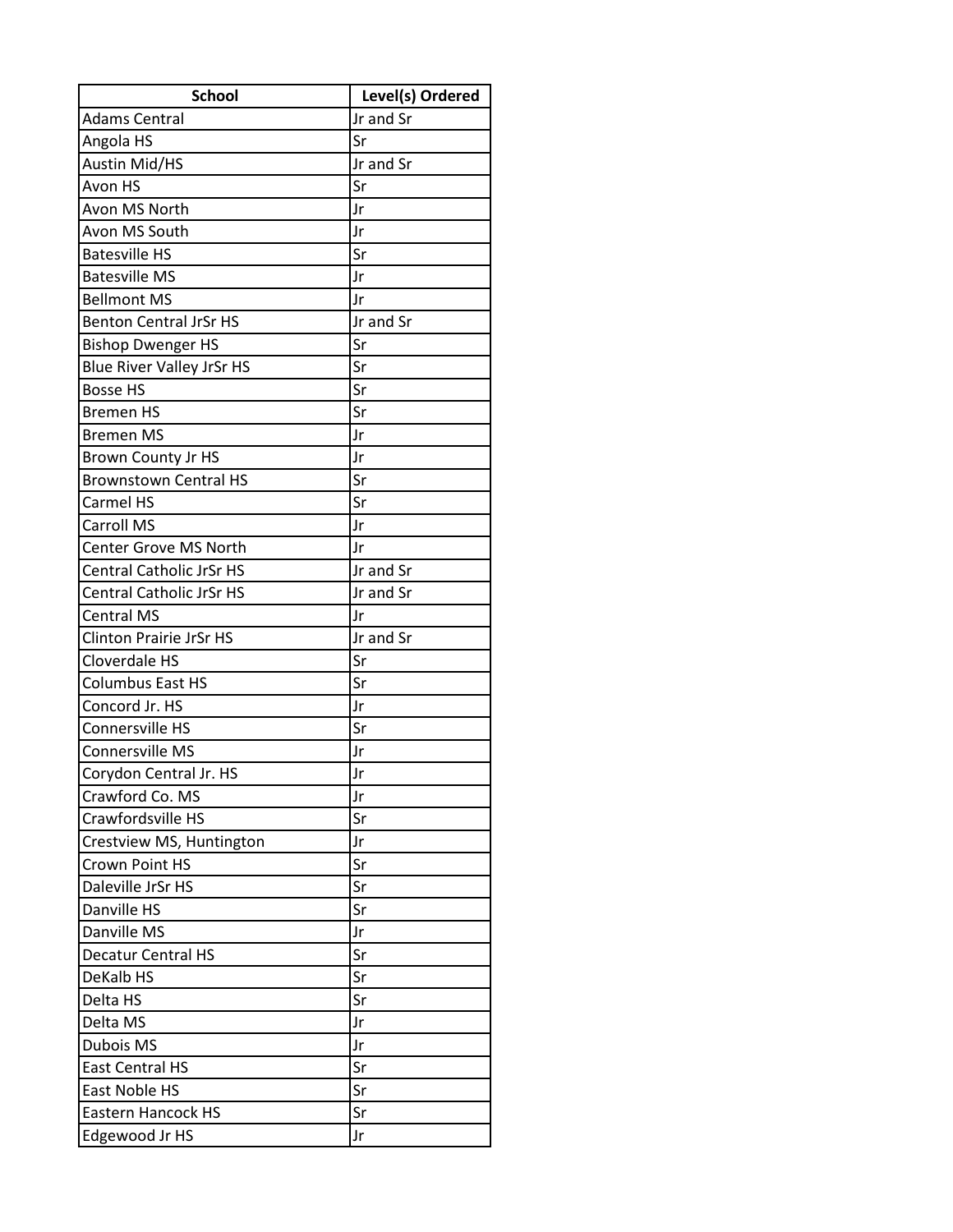| <b>Elkhart Christian</b>        | Jr and Sr |
|---------------------------------|-----------|
| Elwood JrSr HS                  | Sr        |
| Fairfield JrSr HS               | Sr        |
| <b>Fountain Central JrSr HS</b> | Jr and Sr |
| Garrett HS                      | Sr        |
| Greencastle HS                  | Sr        |
| <b>Greendale MS</b>             | Jr        |
| <b>Greenfield Central Jr HS</b> | Jr        |
| <b>Greenfield-Central HS</b>    | Sr        |
| <b>Greensburg HS</b>            | Sr        |
| Greenwood HS                    | Sr        |
| <b>Grimmer MS</b>               | Jr        |
| Hagerstown HS                   | Sr        |
| Hamilton Comm JrSr HS           | Jr and Sr |
| <b>Hamilton SE HS</b>           | Sr        |
| <b>Hammond HS</b>               | Sr        |
| <b>Hanover Central HS</b>       | Sr        |
| Hauser JrSr HS                  | Sr        |
| Henryville JrSr HS              | Jr and Sr |
| <b>Hobart HS</b>                | Sr        |
| Honey Creek MS                  | Jr        |
| Huntington North HS             | Sr        |
| <b>Immanuel Lutheran HS</b>     | Jr        |
| <b>Indian Creek MS</b>          | Jr        |
| Jac-Cen-Del JrSr HS             | Jr and Sr |
| Jackson Creek MS                | Jr        |
| Jasper HS                       | Sr        |
| Jay County JrSr HS              | Jr and Sr |
| Jennings Co HS                  | Sr        |
| John Wooden MS                  | Jr        |
| Kankakee Valley HS              | Sr        |
| Kankakee Valley MS              | Jr        |
| Knightstown HS                  | Sr        |
| Kokomo HS                       | Sr        |
| Lakeside MS                     | Jr        |
| Lanesville JrSr HS              | Jr and Sr |
| Lawrence Central HS             | Sr        |
| Lawrenceburg HS                 | Sr        |
| Leo JrSr HS                     | Jr and Sr |
| Lincoln HS                      | Sr        |
| Lincoln Jr. HS                  | Jr        |
| Logansport HS                   | Sr        |
| Lowell HS                       | Sr        |
| Lowell MS                       | Jr        |
| Maconaquah HS                   | Sr        |
| <b>Madison Cons HS</b>          | Sr        |
| Madison Jr HS                   | Jr        |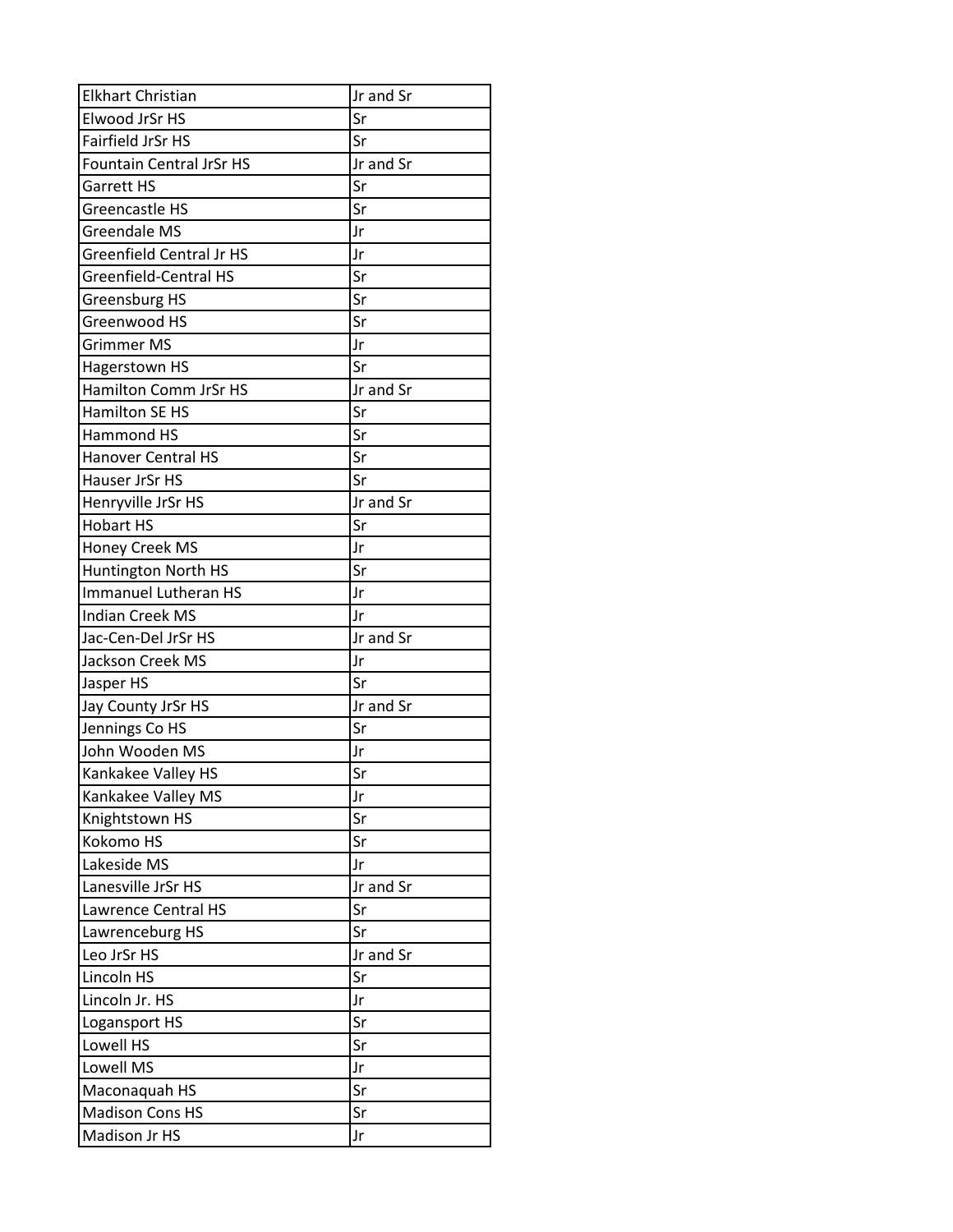| Manchester JrSr HS        | Jr        |
|---------------------------|-----------|
| Maple Creek MS            | Jr        |
| <b>Marion HS</b>          | Sr        |
| Milan HS                  | Sr        |
| Mitchell Jr HS            | Jr        |
| Monroe Central JrSr HS    | Jr and Sr |
| Mooresville HS            | Sr        |
| Morgan Twp. School        | Sr        |
| Mt. Vernon HS, Fortville  | Sr        |
| Mt. Vernon MS, Fortville  | Jr        |
| <b>Muncie Central HS</b>  | Sr        |
| <b>New Castle HS</b>      | Sr        |
| <b>New Castle MS</b>      | Jr        |
| New Haven HS              | Sr        |
| <b>New Prairie HS</b>     | Sr        |
| <b>North Harrison HS</b>  | Sr        |
| North Knox JrSr HS        | Sr        |
| North Mongtomery HS       | Sr        |
| North Posey HS            | Sr        |
| North Posey Jr HS         | Jr        |
| North Putnam HS           | Sr        |
| <b>North Putnam MS</b>    | Jr        |
| North Vermillion JrSr HS  | Jr and Sr |
| North White               | sr        |
| Northeastern HS           | Sr        |
| Northeastern MS           | Jr        |
| Northridge HS             | Sr        |
| Northridge MS             | Jr        |
| Northwestern HS           | Sr        |
| NorthWood HS              | Sr        |
| Oak Hill HS               | Sr        |
| Orleans JrSr HS           | Jr and Sr |
| Otter Creek MS            | Jr        |
| Owen Valley MS            | Jr        |
| Pendleton Heights MS      | Jr        |
| Penn HS                   | Sr        |
| Peru HS                   | Sr        |
| <b>Plainfield Comm MS</b> | Jr        |
| <b>Plainfield HS</b>      | Sr        |
| Portage MS                | Jr        |
| Prairie Heights HS        | Sr        |
| Princeton HS              | Sr        |
| Randolph Southern JrSr HS | Sr        |
| <b>Reitz Memorial HS</b>  | Sr        |
| <b>Richmond HS</b>        | Sr        |
| <b>Rising Sun HS</b>      | Sr        |
| <b>River Forest HS</b>    | Jr and Sr |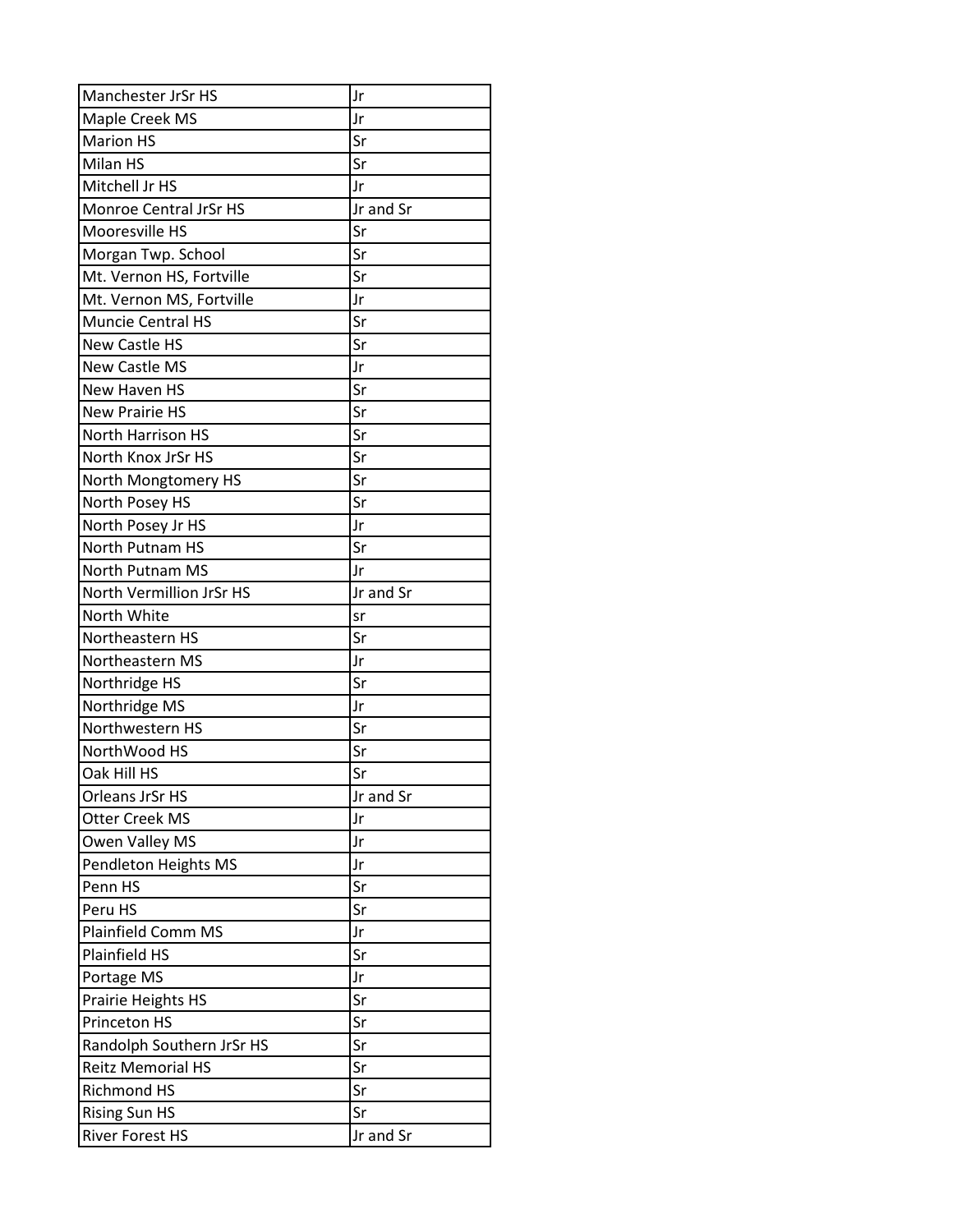| Rushville Cons. HS            | Sr        |
|-------------------------------|-----------|
| Sarah Scott MS                | Jr        |
| Scecina HS                    | Sr        |
| <b>Schmucker MS</b>           | Jr        |
| <b>Scribner MS</b>            | Jr        |
| Seeger HS                     | Sr        |
| Selma MS                      | Jr        |
| Shakamak JrSr HS              | Jr and Sr |
| <b>Shawe Memorial JrSr HS</b> | Jr and Sr |
| Shelbyville MS                | Jr        |
| <b>Shoals HS</b>              | Sr        |
| <b>Shoals MS</b>              | Jr        |
| <b>South Dearborn HS</b>      | Sr        |
| South Decatur HS              | Jr and Sr |
| South Knox MidHS              | Jr and Sr |
| South Putnam Mid.HS           | Jr and Sr |
| South Spencer HS              | Sr        |
| South Vermillion MS           | Jr        |
| Southwestern HS, Hanover      | Sr        |
| Southwestern HS, Shelbyville  | Sr        |
| St. Roch School               | Jr        |
| Sullivan HS                   | Sr        |
| <b>Taft MS</b>                | Jr        |
| <b>Taylor HS</b>              | Sr        |
| <b>Tecumseh MS</b>            | Jr        |
| Tell City JrSr HS             | Jr and Sr |
| <b>Terre Haute North HS</b>   | Sr        |
| <b>Terre Haute South HS</b>   | Sr        |
| Tri Jr Sr HS                  | Jr and Sr |
| <b>Trinity Lutheran HS</b>    | Sr        |
| <b>Union County HS</b>        | Sr        |
| <b>Union JrSr HS</b>          | Sr        |
| <b>Union Twp MS</b>           | Jr        |
| Wapahani HS                   | Sr        |
| Washington Twp M/HS           | Jr and Sr |
| Wawasee HS                    | Sr        |
| Wes-Del MidHS                 | Sr        |
| West Lafayette JrSr HS        | Jr        |
| West Side MS                  | Jr        |
| West Vigo HS                  | Sr        |
| West Vigo MS                  | Jr        |
| Western HS                    | Sr        |
| Westfield HS                  | Sr        |
| <b>Wheeler HS</b>             | Sr        |
| <b>Whiteland HS</b>           | Sr        |
| Whitko JrSr HS                | Sr        |
| Wilbur Wright MS              | Jr        |